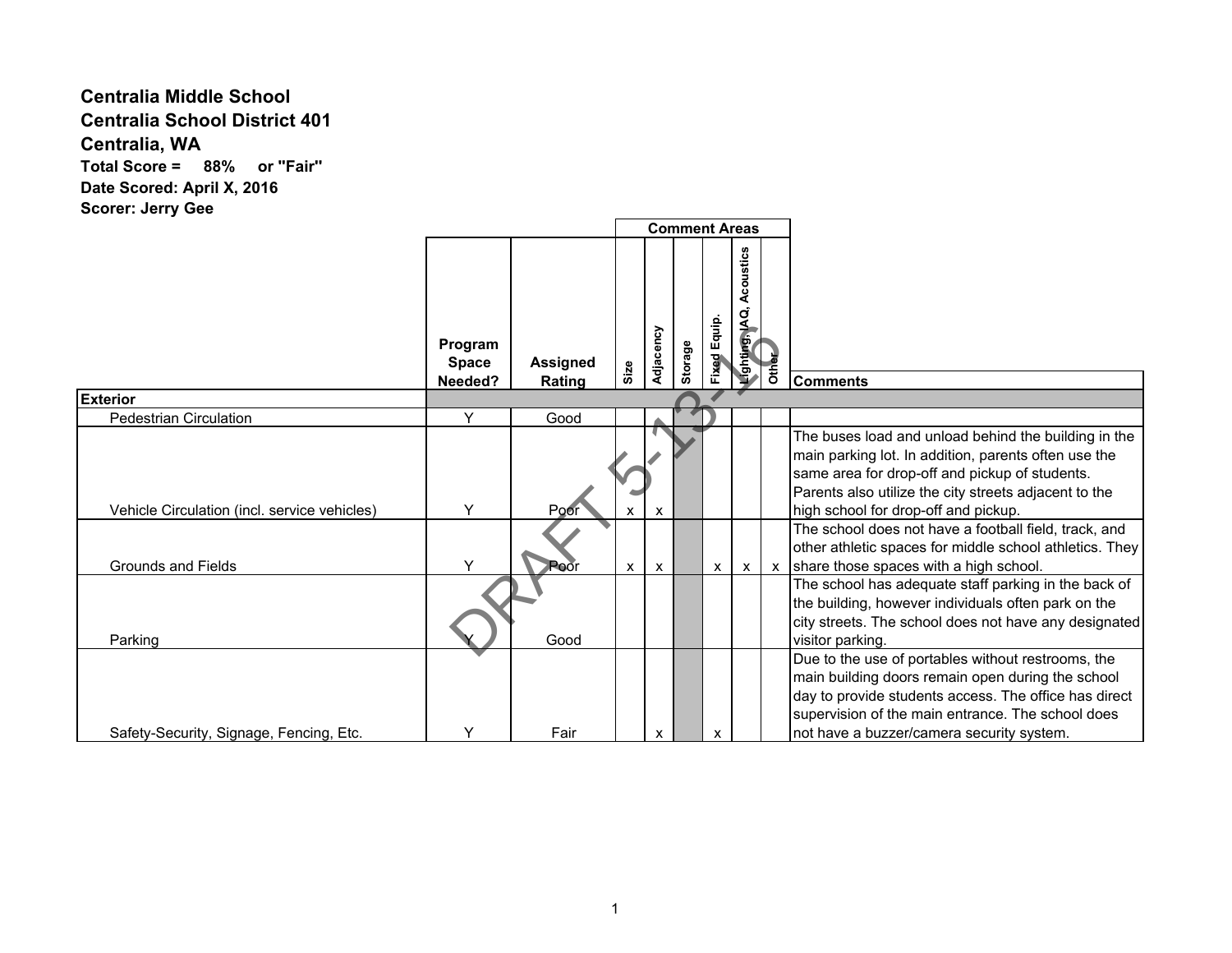|                                            |                                    |                           | <b>Comment Areas</b> |           |         |                     |                             |       |                                                                                                                                                                                |
|--------------------------------------------|------------------------------------|---------------------------|----------------------|-----------|---------|---------------------|-----------------------------|-------|--------------------------------------------------------------------------------------------------------------------------------------------------------------------------------|
|                                            | Program<br><b>Space</b><br>Needed? | <b>Assigned</b><br>Rating | Size                 | Adjacency | Storage | <b>Fixed Equip.</b> | Acoustics<br>Lighting, IAQ, | Other | <b>Comments</b>                                                                                                                                                                |
| <b>Administration</b>                      |                                    |                           |                      |           |         |                     |                             |       |                                                                                                                                                                                |
| Administrators                             | Y                                  | Good                      |                      |           |         |                     |                             |       |                                                                                                                                                                                |
| <b>Reception-Clerical-Business</b>         | $\vee$                             | Good                      |                      |           |         |                     |                             |       |                                                                                                                                                                                |
| Discipline (Security, Detention, ISS, etc. | Y                                  | Fair                      |                      |           |         | X                   |                             |       | The in school suspension room was originally<br>designed as a chorus room.                                                                                                     |
| <b>Administrative Support</b>              | $\vee$                             | Good                      |                      |           |         |                     |                             |       |                                                                                                                                                                                |
|                                            |                                    |                           |                      |           |         |                     |                             |       |                                                                                                                                                                                |
| <b>Student Services</b>                    |                                    |                           |                      |           |         |                     |                             |       |                                                                                                                                                                                |
| Counselor, SW Offices                      | Y                                  | Fair                      |                      | $x + x$   |         |                     |                             |       | The counselor's office is accessed by going through<br>the main office. It does not have a separate reception<br>area and utilizes the main administrative conference<br>room. |
| Clinic and Restroom                        | Y                                  | Good                      |                      |           |         |                     |                             |       |                                                                                                                                                                                |
| <b>Student Services Support</b>            | $\checkmark$                       | Good                      |                      |           |         |                     |                             |       |                                                                                                                                                                                |
|                                            |                                    |                           |                      |           |         |                     |                             |       |                                                                                                                                                                                |
| <b>Staff Support</b>                       |                                    |                           |                      |           |         |                     |                             |       |                                                                                                                                                                                |
| Staff Workrooms                            | Υ                                  | Good                      |                      |           |         |                     |                             |       |                                                                                                                                                                                |
| Staff Break Room                           | $\checkmark$                       | Good                      |                      |           |         |                     |                             |       |                                                                                                                                                                                |
| <b>Staff Support and Restrooms</b>         |                                    | Good                      |                      |           |         |                     |                             |       |                                                                                                                                                                                |
|                                            |                                    |                           |                      |           |         |                     |                             |       |                                                                                                                                                                                |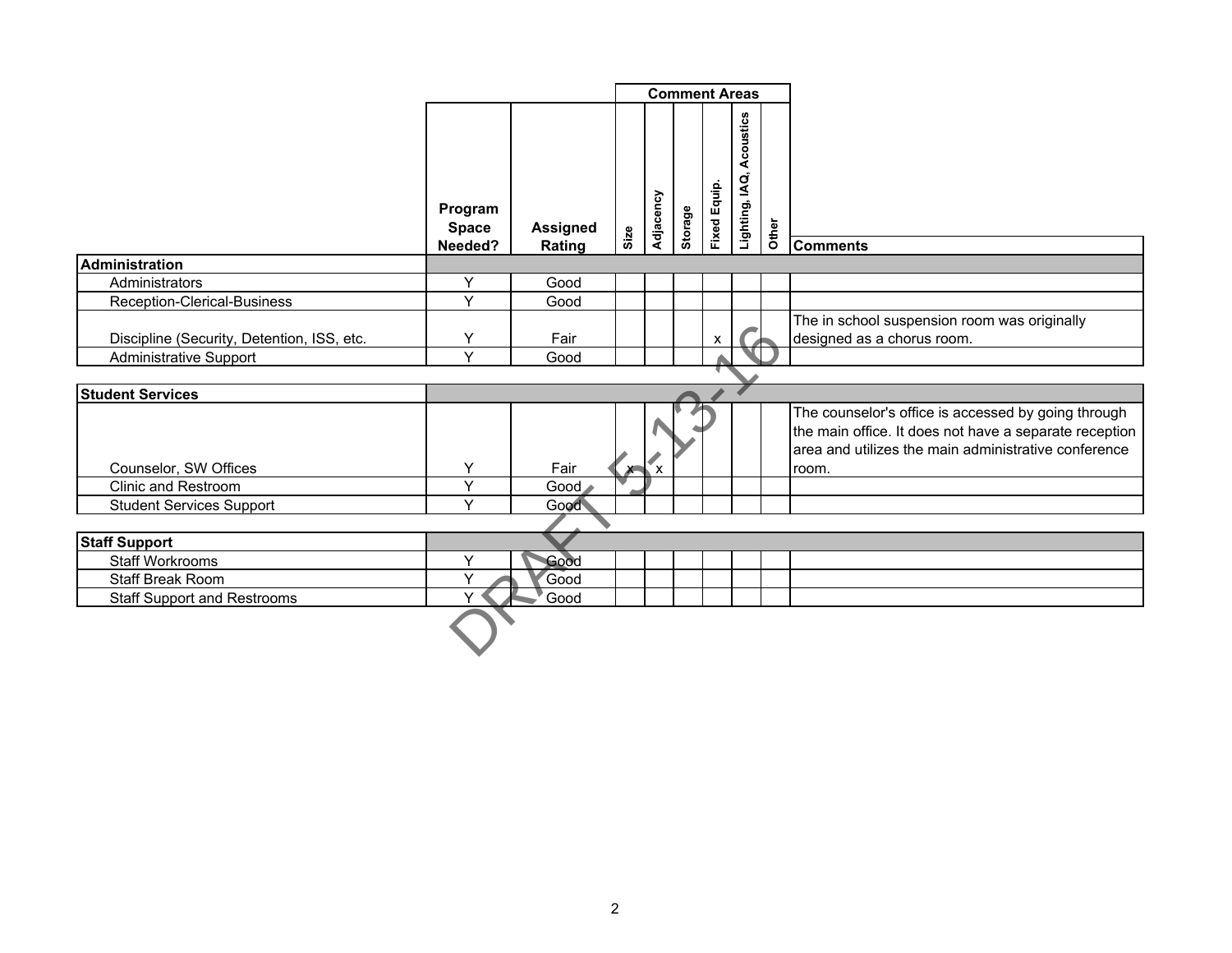|                                                           |                                    |                           |                           |           |         |                        | <b>Comment Areas</b>        |       |                                                                                                                                                                                                                                                                                                                                                                                                                                         |
|-----------------------------------------------------------|------------------------------------|---------------------------|---------------------------|-----------|---------|------------------------|-----------------------------|-------|-----------------------------------------------------------------------------------------------------------------------------------------------------------------------------------------------------------------------------------------------------------------------------------------------------------------------------------------------------------------------------------------------------------------------------------------|
|                                                           | Program<br><b>Space</b><br>Needed? | <b>Assigned</b><br>Rating | Size                      | Adjacency | Storage | Equip.<br><b>Fixed</b> | Acoustics<br>Lighting, IAQ, | Other | <b>Comments</b>                                                                                                                                                                                                                                                                                                                                                                                                                         |
| <b>Food Services</b>                                      |                                    |                           |                           |           |         |                        |                             |       |                                                                                                                                                                                                                                                                                                                                                                                                                                         |
| <b>Food Preparation</b>                                   | Y                                  | Good                      |                           |           |         |                        |                             |       |                                                                                                                                                                                                                                                                                                                                                                                                                                         |
| Cafeteria<br>Dishwashing-Scullery                         | Y<br>Y                             | Poor<br>Good              | $\boldsymbol{\mathsf{x}}$ |           |         |                        |                             |       | The cafeteria is a commons area in the middle of the<br>school. Immediately adjacent to the cafeteria are<br>student lockers. In addition student lockers line the<br>wall where students line up for lunch. The locker area<br>becomes extremely congested. A portion of the<br>cafeteria is a recessed pit that is not ADA accessible.<br>The noise level in the cafeteria travels down an<br>adjacent hallway and can be disruptive. |
| Food Storage (Freezer, Cooler, Dry Storage)               | $\overline{Y}$                     | Good                      |                           |           |         |                        |                             |       |                                                                                                                                                                                                                                                                                                                                                                                                                                         |
| Food Services Support (office, lockers, etc.)             | Y                                  | Good                      |                           |           |         |                        |                             |       |                                                                                                                                                                                                                                                                                                                                                                                                                                         |
|                                                           |                                    |                           |                           |           |         |                        |                             |       |                                                                                                                                                                                                                                                                                                                                                                                                                                         |
| <b>Custodial-Maintenance</b>                              |                                    |                           |                           |           |         |                        |                             |       |                                                                                                                                                                                                                                                                                                                                                                                                                                         |
| Custodial - Maintenance<br><b>Restrooms and Corridors</b> | Y<br>Υ                             | Good<br>Fair              |                           |           |         |                        |                             |       | Some of the restrooms do not have adequate number<br>fixtures for the student population.                                                                                                                                                                                                                                                                                                                                               |
| <b>General Classrooms</b>                                 |                                    | Good                      |                           |           |         |                        |                             |       |                                                                                                                                                                                                                                                                                                                                                                                                                                         |
|                                                           |                                    |                           |                           |           |         |                        |                             |       |                                                                                                                                                                                                                                                                                                                                                                                                                                         |
| <b>Science</b>                                            |                                    |                           |                           |           |         |                        |                             |       |                                                                                                                                                                                                                                                                                                                                                                                                                                         |
| Science Labs                                              | Y                                  | Good                      |                           |           |         |                        |                             |       |                                                                                                                                                                                                                                                                                                                                                                                                                                         |
| Science Support                                           | Y                                  | Good                      |                           |           |         |                        |                             |       |                                                                                                                                                                                                                                                                                                                                                                                                                                         |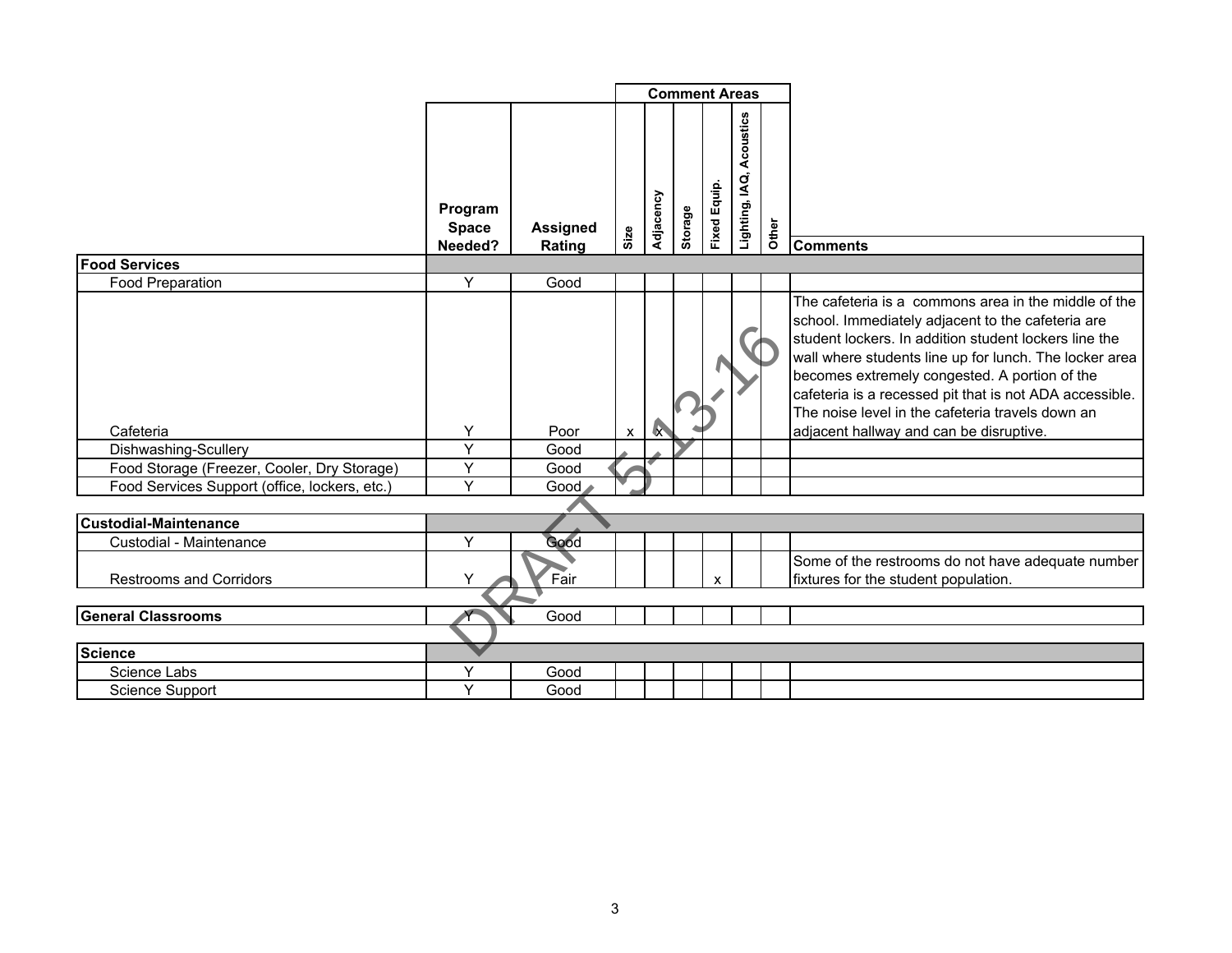|                                      |                                    |                           |              |              | <b>Comment Areas</b> |                           |                             |         |                                                                                                                                                                                                                           |
|--------------------------------------|------------------------------------|---------------------------|--------------|--------------|----------------------|---------------------------|-----------------------------|---------|---------------------------------------------------------------------------------------------------------------------------------------------------------------------------------------------------------------------------|
|                                      | Program<br><b>Space</b><br>Needed? | <b>Assigned</b><br>Rating | Size         | Adjacency    | Storage              | Fixed Equip.              | Acoustics<br>Lighting, IAQ, | Other   | <b>Comments</b>                                                                                                                                                                                                           |
| <b>Special Needs</b>                 |                                    |                           |              |              |                      |                           |                             |         |                                                                                                                                                                                                                           |
| <b>Special Education - Resource</b>  | Y                                  | Poor                      | $\mathsf{x}$ | $\mathsf{x}$ | $\mathsf{x}$         | $\mathsf{x}$              |                             | $X$ $X$ | Two of the resource rooms are located in portables.<br>The other resource room is small in size for the<br>number of students and does not have adequate built<br>in cabinetry for the storage of supplies and materials. |
| <b>Special Education - Cognitive</b> | Y                                  | Fair                      |              |              |                      |                           |                             |         | Two self-contained special education rooms are<br>located in the building. One of them does not have<br>adequate storage for supplies and materials. The safe<br>x room is lacking adequate padding.                      |
|                                      |                                    |                           |              |              |                      |                           |                             |         | The behavioral self-contained special education room                                                                                                                                                                      |
| Special Education - Behavior         | Y                                  | Unsatisfactory            |              |              |                      | $\mathsf{x}$              | $\mathsf{x}$                |         | x is located in a portable.                                                                                                                                                                                               |
| Title I                              | Y                                  | Good                      |              |              |                      |                           |                             |         |                                                                                                                                                                                                                           |
| Psychologist/SLP                     | Υ<br>Y                             | Fair<br>Good              |              | X            |                      |                           |                             |         | The school psychologist shares a space with other<br>support staff.                                                                                                                                                       |
| <b>Special Needs Support</b>         |                                    |                           |              |              |                      |                           |                             |         |                                                                                                                                                                                                                           |
| <b>Physical Education</b>            |                                    |                           |              |              |                      |                           |                             |         |                                                                                                                                                                                                                           |
| Gymnasium/Multipurpose               |                                    | Good                      |              |              |                      | X                         |                             |         | The gym does not have adequate padding<br>underneath one of the basketball goals.                                                                                                                                         |
|                                      |                                    |                           |              |              |                      |                           |                             |         | The school has a fitness room that is lined with<br>various pieces of exercise and weight equipment. The<br>room is small in size and does not have adequate                                                              |
| Weight Room                          | Y                                  | Fair                      | X            |              | $\mathsf{x}$         | $\boldsymbol{\mathsf{x}}$ |                             |         | storage.                                                                                                                                                                                                                  |
| Lockers                              |                                    | Good                      |              |              |                      |                           |                             |         |                                                                                                                                                                                                                           |
| <b>Physical Education Support</b>    | Y                                  | Good                      |              |              |                      |                           |                             |         |                                                                                                                                                                                                                           |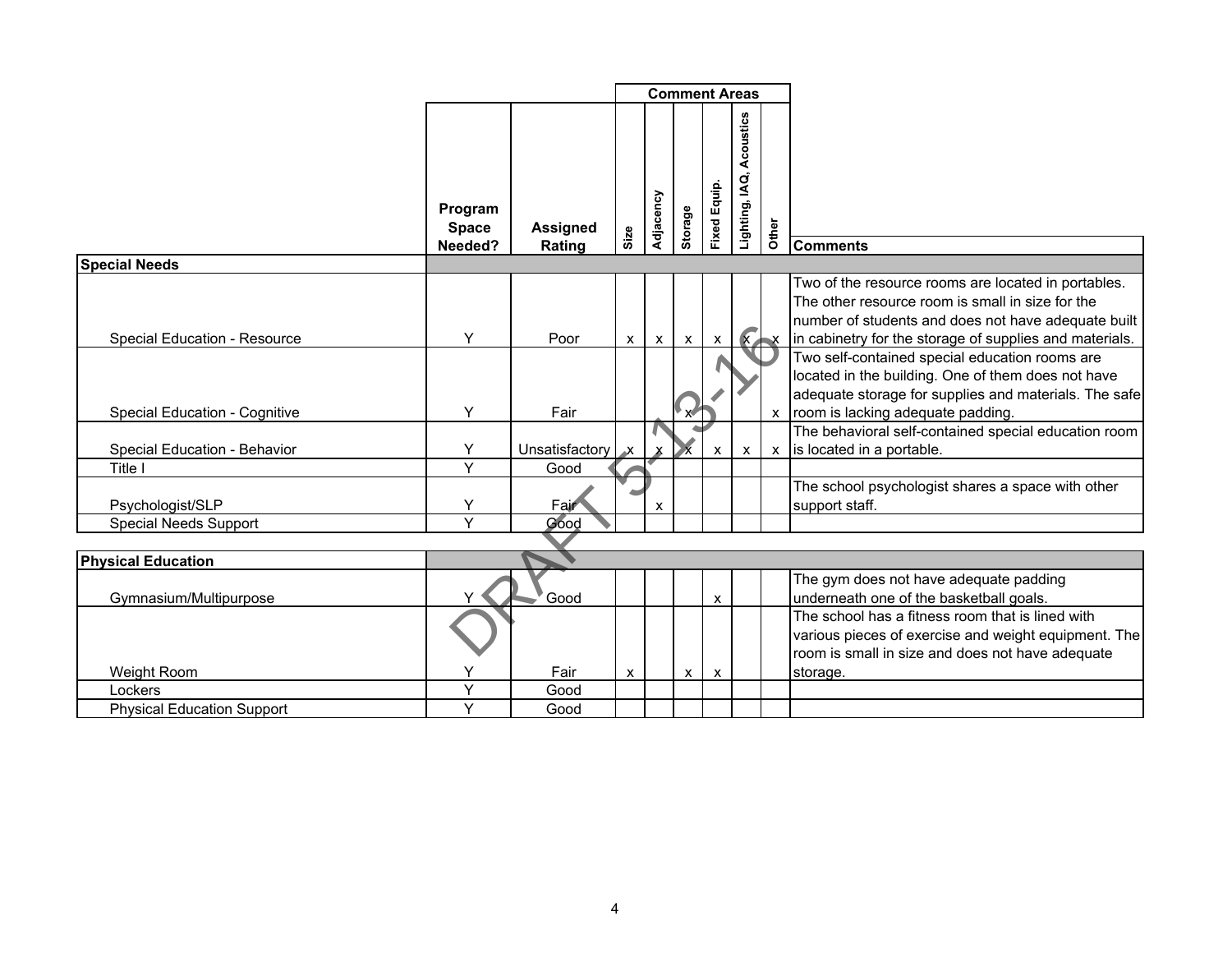|                        |                                    |                           | <b>Comment Areas</b>      |                           |         |                 |                             |       |                                                                                                                                                                                                                                                                                                                                                                                                                               |
|------------------------|------------------------------------|---------------------------|---------------------------|---------------------------|---------|-----------------|-----------------------------|-------|-------------------------------------------------------------------------------------------------------------------------------------------------------------------------------------------------------------------------------------------------------------------------------------------------------------------------------------------------------------------------------------------------------------------------------|
|                        | Program<br><b>Space</b><br>Needed? | <b>Assigned</b><br>Rating | Size                      | Adjacency                 | Storage | Equip.<br>Fixed | Acoustics<br>Lighting, IAQ, | Other | <b>Comments</b>                                                                                                                                                                                                                                                                                                                                                                                                               |
| <b>Performing Arts</b> |                                    |                           |                           |                           |         |                 |                             |       |                                                                                                                                                                                                                                                                                                                                                                                                                               |
| Music - Instrumental   | Y                                  | Good                      |                           |                           |         |                 |                             |       |                                                                                                                                                                                                                                                                                                                                                                                                                               |
| Music - Vocal          | Y<br>Y                             | Poor                      |                           |                           |         |                 | X                           |       | The vocal/orchestra room is a shared space that is<br>located in what was previously a woodshop. The<br>room is not equipped with any acoustical treatments.<br>It does not have adequate storage spaces for<br>instruments. The room is adjacent to an art room and<br>noise infiltration from the music room into the art room<br>is significant. The in school suspension room<br>appears to have been a vocal music room. |
| <b>Music Support</b>   |                                    | Good                      |                           |                           |         |                 |                             |       |                                                                                                                                                                                                                                                                                                                                                                                                                               |
| Drama - Stage          | Y                                  | Poor                      | $\boldsymbol{\mathsf{x}}$ | $\boldsymbol{\mathsf{x}}$ |         | X               |                             |       | In a corner of the cafeteria is a stage. It is extremely<br>small in size and is not equipped with a curtain or any<br>other stage/drama equipment. The school utilizes the<br>gymnasium for most assemblies and school programs                                                                                                                                                                                              |
|                        |                                    |                           |                           |                           |         |                 |                             |       | The school does not have an auditorium. It utilizes the                                                                                                                                                                                                                                                                                                                                                                       |
| Auditorium             |                                    | Poor                      | X                         | $\boldsymbol{\mathsf{x}}$ |         | X               |                             |       | gymnasium for school assemblies and programs                                                                                                                                                                                                                                                                                                                                                                                  |
| Drama Support          |                                    | Poor                      | x <sub>1</sub>            | $\boldsymbol{\mathsf{x}}$ |         | X               |                             |       | The school does have a stage in the corner of the<br>cafeteria which does have a large storage room.                                                                                                                                                                                                                                                                                                                          |
|                        |                                    |                           |                           |                           |         |                 |                             |       |                                                                                                                                                                                                                                                                                                                                                                                                                               |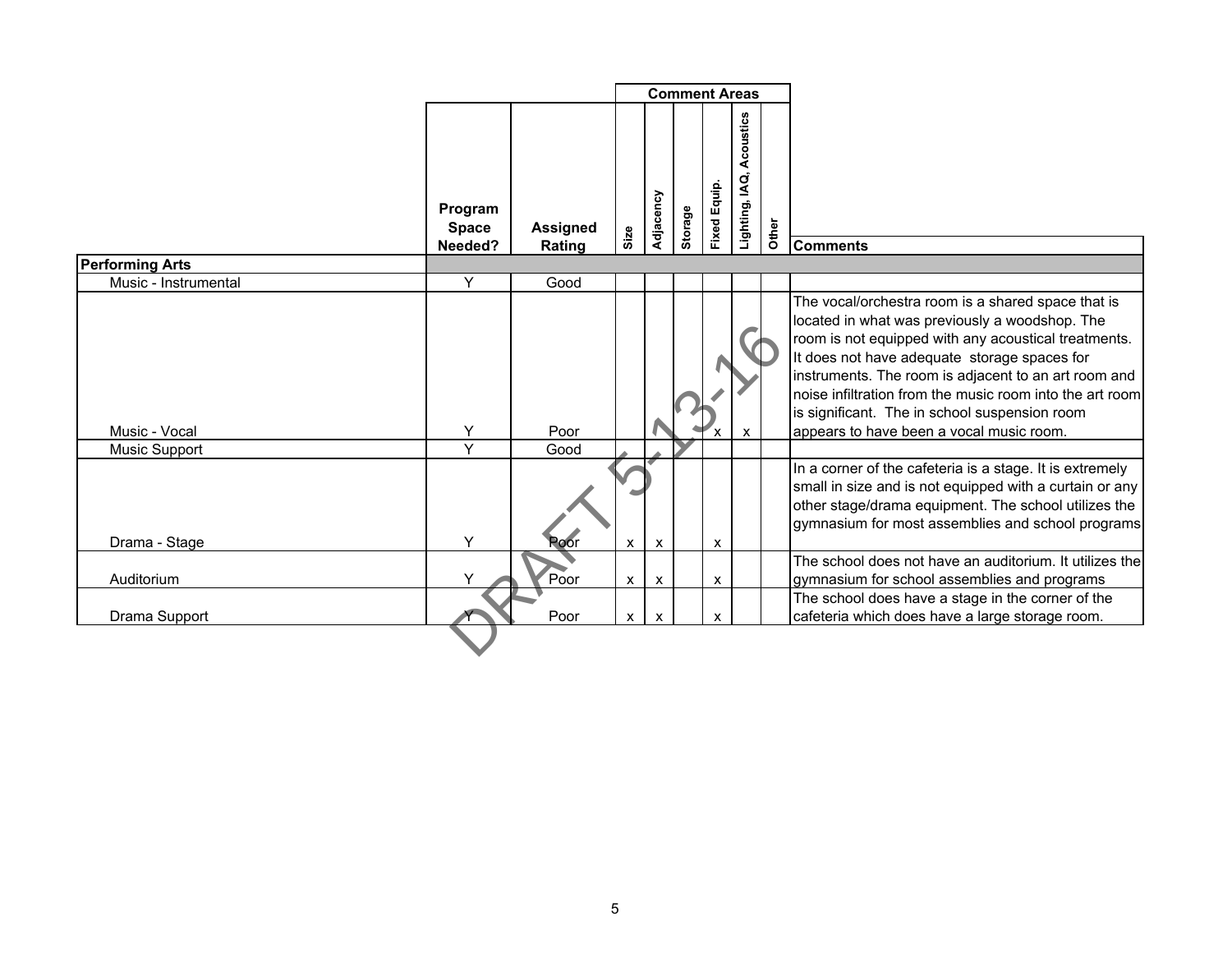|              |                 |      |           | <b>Comment Areas</b> |        |           |       |
|--------------|-----------------|------|-----------|----------------------|--------|-----------|-------|
|              |                 |      |           |                      |        | coustics  |       |
|              |                 |      |           |                      |        | ⋖         |       |
| Program      |                 |      | Adjacency |                      | Equip. | ΙAΩ,      |       |
| <b>Space</b> | <b>Assigned</b> |      |           | Storage              | Fixed  | Lighting, | Other |
| Needed?      | Rating          | Size |           |                      |        |           |       |

| Library - Media                       |              |                |              |                 |              |              |                                                                                                                                                                                                                                                                                                                                                      |
|---------------------------------------|--------------|----------------|--------------|-----------------|--------------|--------------|------------------------------------------------------------------------------------------------------------------------------------------------------------------------------------------------------------------------------------------------------------------------------------------------------------------------------------------------------|
| Library                               | $\checkmark$ | Good           |              |                 |              |              |                                                                                                                                                                                                                                                                                                                                                      |
|                                       |              |                |              |                 |              |              | The library does not have a meeting/conference                                                                                                                                                                                                                                                                                                       |
| Library - Meeting, Conference         |              | Unsatisfactory | $\mathsf{x}$ | $x \mid x \mid$ | $\mathsf{X}$ | $\mathbf{X}$ | $\mathsf{x}$ room.                                                                                                                                                                                                                                                                                                                                   |
| Library Support                       |              | Good           |              |                 |              |              |                                                                                                                                                                                                                                                                                                                                                      |
|                                       |              |                |              |                 |              |              |                                                                                                                                                                                                                                                                                                                                                      |
| <b>Computer Labs</b>                  |              |                |              |                 |              |              |                                                                                                                                                                                                                                                                                                                                                      |
| Computer Labs                         | $\checkmark$ |                | X            | $\mathsf{x}$    |              |              | School has two computer labs, one is adjacent to the<br>library and is small in size. The other one was a<br>general classroom that is now used for a computer<br>lab. The library computer lab is not air-conditioned<br>and can become extremely warm. The library<br>computer lab does not have built in storage for<br>x supplies and materials. |
| Computer Lab Support (MDF, IDF, etc.) |              | Eair           |              |                 |              |              | The servers are not located in a climate controlled/air-<br>conditioned environment.                                                                                                                                                                                                                                                                 |
|                                       |              |                |              |                 |              |              |                                                                                                                                                                                                                                                                                                                                                      |